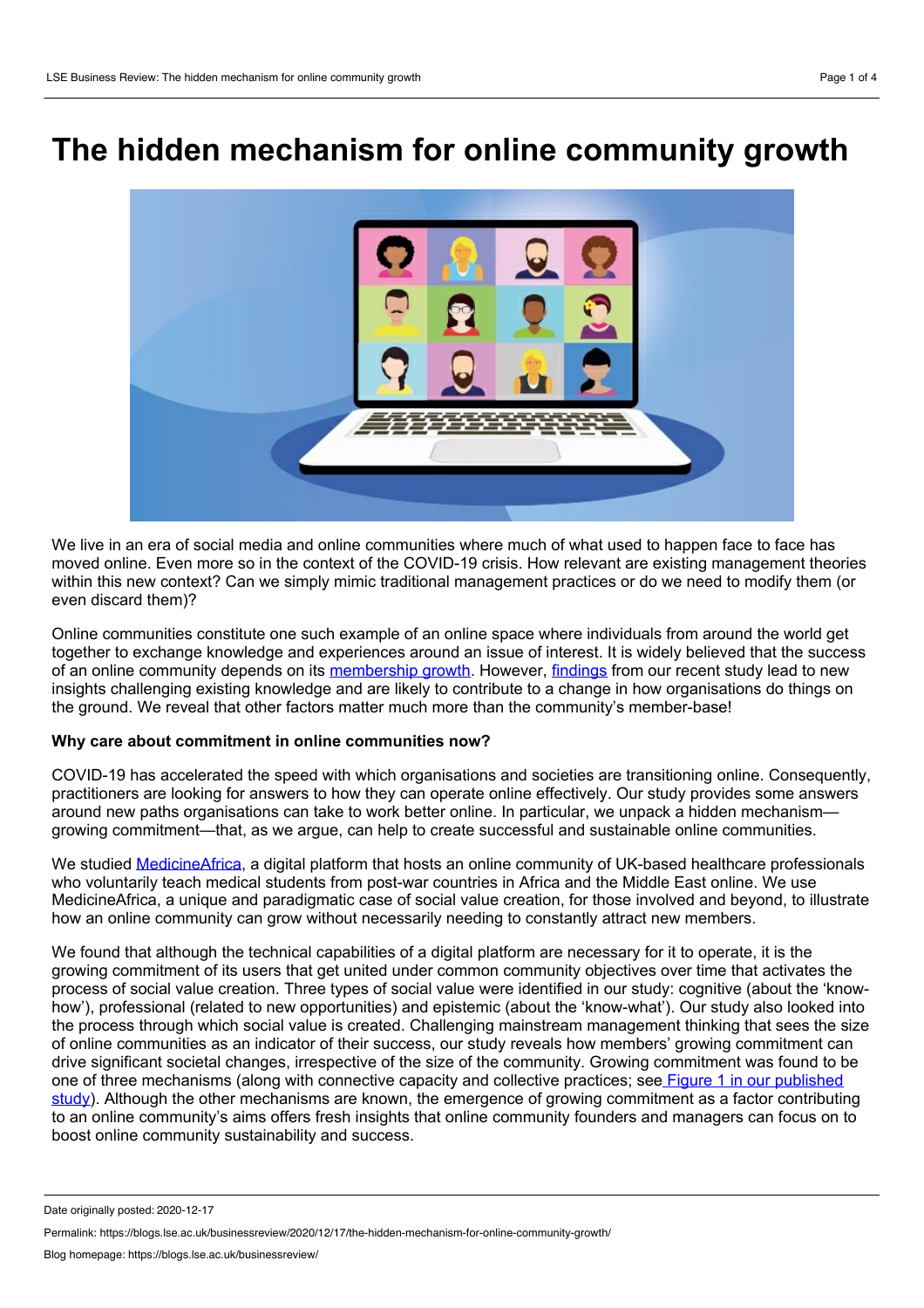## **Figure 1. Three phases of growing commitment**



Our study hints at three phases of growing commitment (also delineated visually in an online [brochure](https://www.sussex.ac.uk/business-school/documents/medicine-africa-digital-brochure.pdf) drawing on preliminary findings from this study, and in Figure 1 above):

Phase 1: **Transactional motivation** related to the provision of non-financial incentives that can attract healthcare professionals to join a platform. The platform we studied offered healthcare professionals in the UK a variety of professional development opportunities, including the chance to get teaching experience by delivering online tutorials to other medical students (and practitioners) in post-war countries with fragile healthcare systems. Most participants saw that as a unique opportunity through which they could network with like-minded individuals from around the world, whilst gaining exposure to global health cases that they would not otherwise be able to know. Many commented that this was 'good for the CV', thus clearly seeing added professional value for themselves. Initial motivation was therefore mainly transactional, recognising the immediate benefits for those putting in the time and effort to teach.

Phase 2: **Developing commitment** emerged when users' personal values aligned with the values that underpin the platform (such as philanthropic value). Here, we observed a felt need by most of our participants to make good use of their time by offering skills and knowledge to people and countries that lack them, or, in the participants' own words, in order to make a contribution by 'deploy[ing] [one's] skillset to good effect'. With time, therefore, we saw the first signs of a unique form of digital activism being developed, whereby teaching on the platform was perceived as a philanthropic, moral and reciprocal activity, thereby offering a sense of fulfilment and reward for undertaking activities that were seen as meaningful. This form of digital activism was found to further enhance the participants' commitment to the platform and dedication to continuous contribution.

Date originally posted: 2020-12-17

Permalink: https://blogs.lse.ac.uk/businessreview/2020/12/17/the-hidden-mechanism-for-online-community-growth/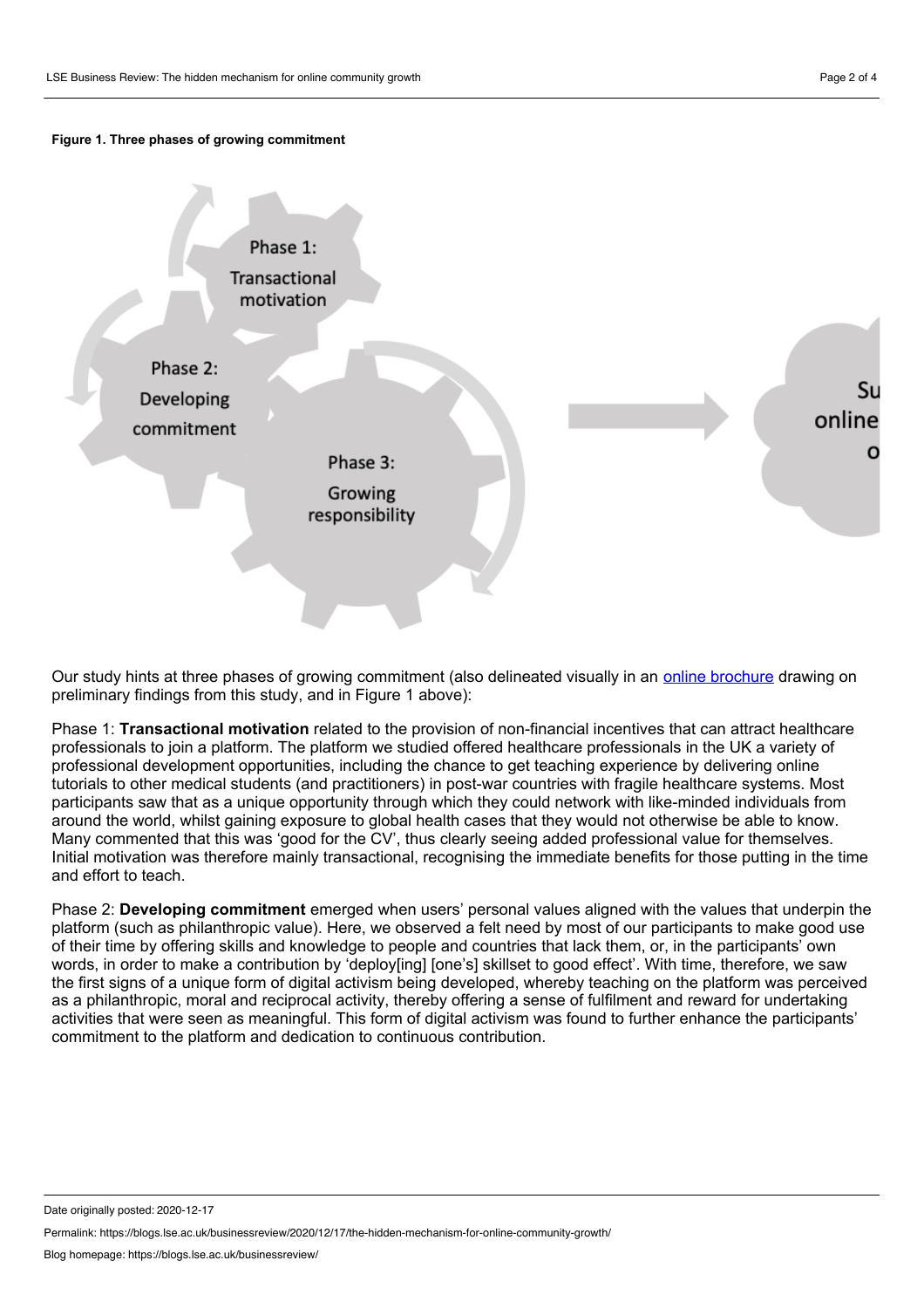Phase 3: **Growing responsibility** was the result of users' personal and professional development as a result of the opportunities provided by the platform. As the online community hosted by MedicineAfrica became more popular, members were presented with additional opportunities to undertake a range of different roles. These new roles involved higher levels of responsibility and leadership; for example, a clinical tutor would become a programme lead or a course director. Further to simply delivering a course online, added responsibilities—such as programme organisation—were seen as factors that added to the participants' commitment to the platform over time. In particular, undertaking new roles and initiatives within the online community promoted a culture of 'growing together' with it.

### **How to build successful online communities with commitment**

Managers of online communities and digital platforms who wish to build successful online communities should not therefore rely solely on meeting members' transactional needs but should aim to, first, help their members identify with the community, and second, incite them to 'grow with it'. To achieve this, they need to ensure that their members perceive the community as a meaningful and potentially fulfilling environment, worthy of their time and effort. Therefore, providing opportunities for active participation as well as long-term involvement and growth over time is essential. Building online communities by focusing on their members' commitment means growing commitment is conditioned on the possibility for personal and professional development, progress and growth through engagement with varied platform roles, but most importantly it is dependent on a sense of meaningfulness and fulfilment on the basis of a societal cause; in the case of MedicineAfrica that cause was related to producing social value for post-war countries with poor healthcare education and systems. An online community does not always have to be big; even 'smaller' ones can also be successful and sustainable!

#### ♣♣♣

#### *Notes:*

- *This blog post is based on Social value creation through digital activism in an online health [community,](https://onlinelibrary.wiley.com/doi/10.1111/isj.12302) Information Systems Journal, Volume 31, Issue1, January 2021*
- The post expresses the views of its author(s), not the position of LSE Business Review or the London School *of Economics.*
- *Featured [image](https://pixabay.com/illustrations/video-conference-online-home-office-5167472/) by [Alexandra\\_Koch](https://pixabay.com/users/alexandra_koch-621802/), under a [Pixabay](https://pixabay.com/service/license/) licence*
- *When you leave a comment, you're agreeing to our [Comment](https://blogs.lse.ac.uk/businessreview/comment-policy/) Policy*



**Petros Chamakiotis** is an associate professor of management and the scientific director of the MSc in Digital Project Management & Consulting at ESCP Business School in Madrid; the chair of the IFIP Working Group 9.5 'Our Digital Lives'; and he is also affiliated with the Digital Futures at Work Research Centre in the UK. His research interests include digital health, online communities/collaboration, ubiquitous connectivity, and virtual teams. Twitter: [@petros\\_cham](http://twitter.com/petros_cham)



**Niki Panteli** is a professor of digital business in the School of Business and Management at Royal Holloway University of London and a visiting professor at the Norwegian University of Science and Technology. Her research interests include digital collaboration, dispersed teams and leadership online. Twitter: [@niki\\_panteli](http://twitter.com/niki_panteli)



**Dimitra Petrakaki** is a reader in information systems at the University of Sussex Business School and a co-investigator of the Digital Futures at Work Research Centre in the UK. Her research interests and publications are placed at the intersection of organisation, work and technology, with emphasis on the healthcare sector. Twitter: [@DPetrakaki](https://twitter.com/DPetrakaki)

Date originally posted: 2020-12-17

Permalink: https://blogs.lse.ac.uk/businessreview/2020/12/17/the-hidden-mechanism-for-online-community-growth/